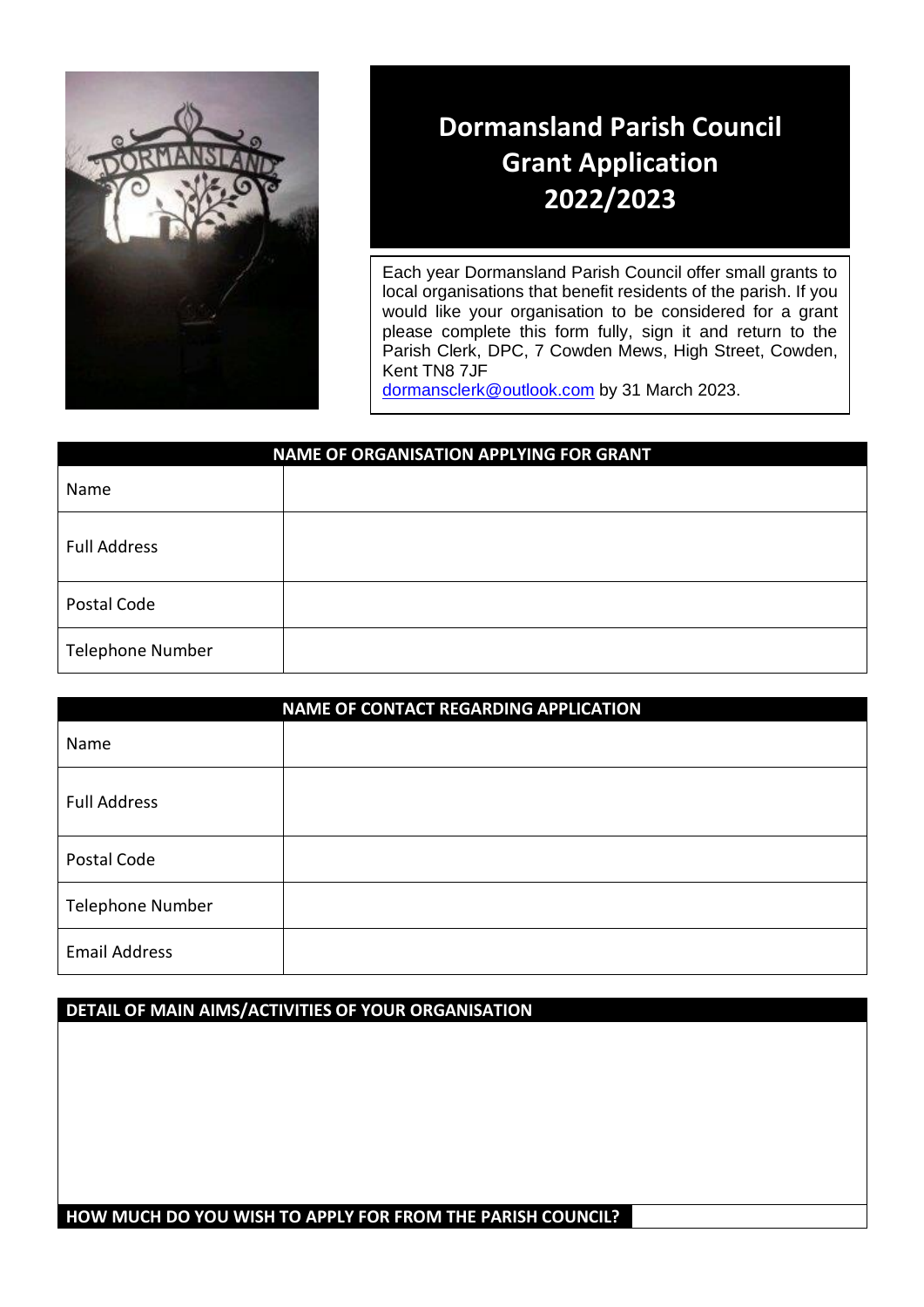**DESCRIBE THE PURPOSE FOR WHICH THE GRANT IS REQUESTED AND HOW IT WILL BENEFIT THE RESIDENTS OF DORMANSLAND PARISH**

### **ARE YOU MAKING ANY OTHER GRANT APPLICATIONS FOR THIS EXPENDITURE? IF SO PLEASE PROVIDE DETAILS AND HOW THE PROVISION OF A GRANT FROM DORMANSLAND PARISH COUNCIL WILL ASSIST YOU IN ACHIEVEING YOUR AIMS**

### **PLEASE PROVIDE DETAILS OF THE FINANCIAL POSITION OF YOUR ORGANISATION OR DETAILS OF OTHER FINANCIAL RESOURCES AND INCOME STREAMS (INCLUDING COPY ACCOUNTS WHERE APPROPRIATE)**